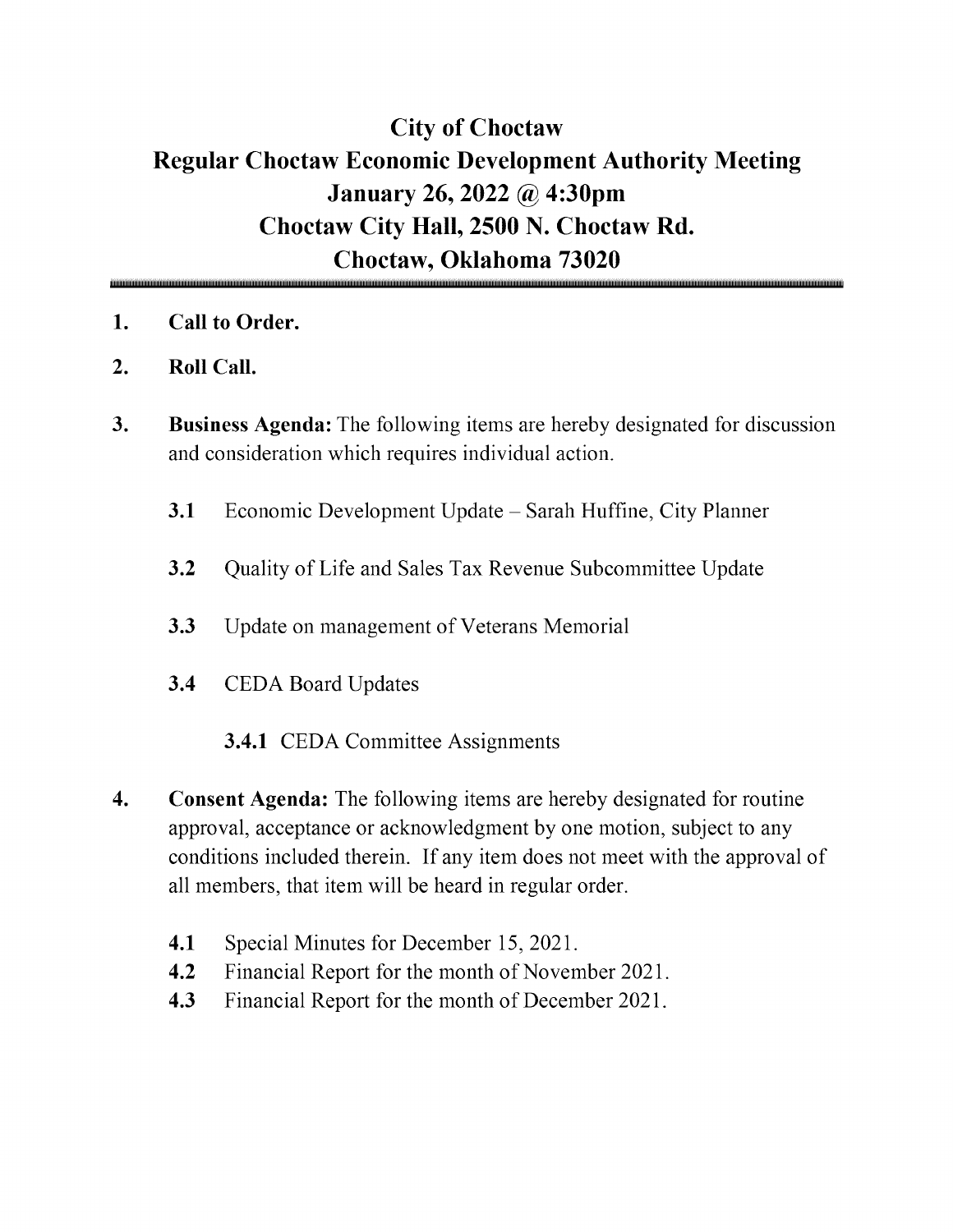5. Trustee/Staff Remarks: This item is listed to provide an opportunity for the trustees and/or staff to make comments and/or request specific agenda items. No action will be taken.

#### 6. Adjournment:

This agenda was posted in prominent public view at Choctaw City Hall on or prior to S: 00 pm on January 20, 2022 in accordance with the Oklahoma Open Meeting Act.

Amanda Wullams

Amanda Williams, City Clerk

THE CITY OF CHOCTAW ENCOURAGES PARTICIPATION FROM ALL ITS CITIZENS. IF PARTICIPATION AT ANY PUBLIC MEETING IS NOT POSSIBLE DUE TO A DISABILITY, PLEASE NOTIFY THE CITY CLERK AT LEAST TWENTY-FOUR (24) HOURS PRIOR TO THE SCHEDULED MEETING SO THAT NECESSARY ACCOMMODATIONS CAN BE MADE.

> Page 2 Regular CEDA January 26, 2022.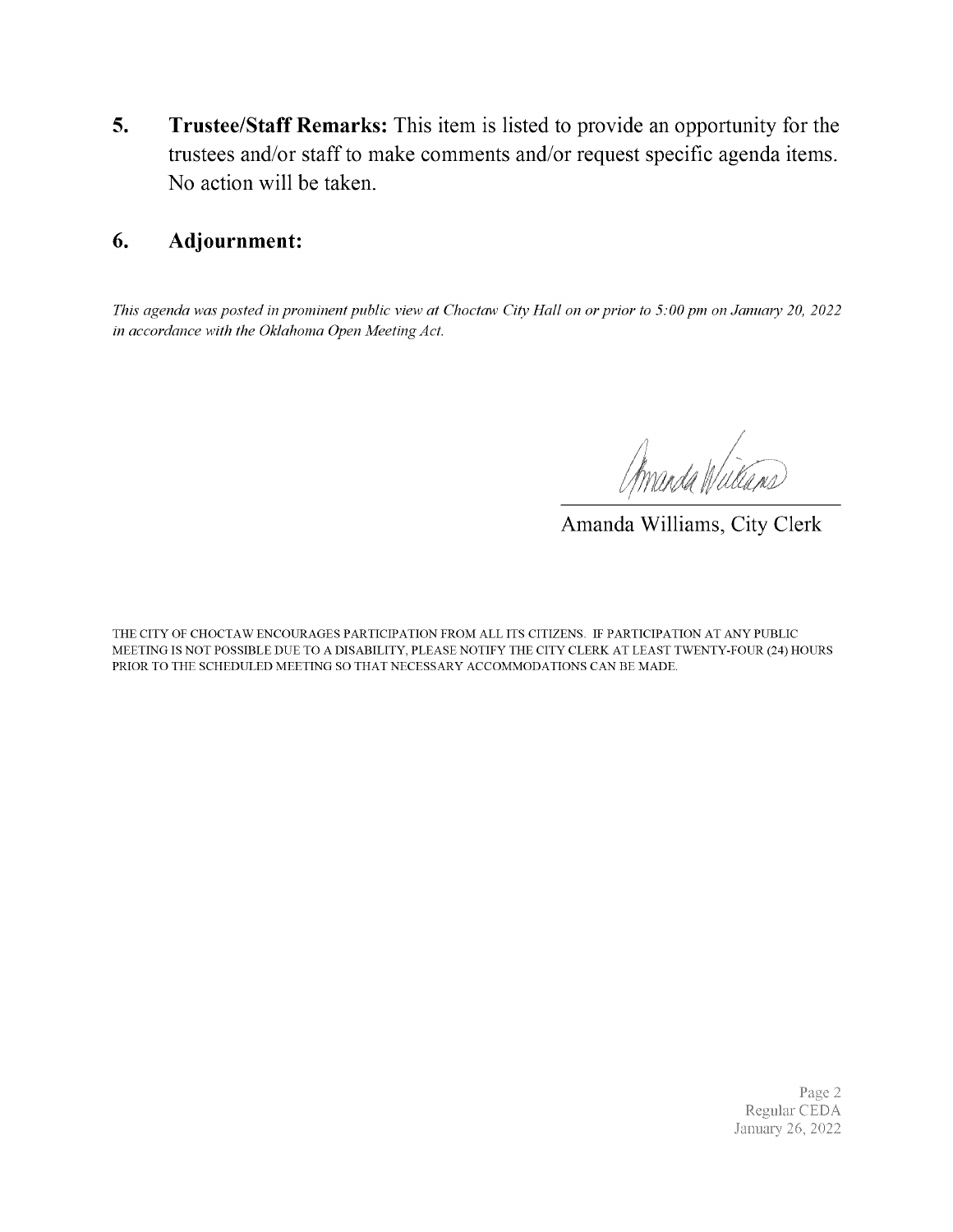# **Permitted Homes by Year**

|                  | 2019           | 2020           | 2021           |
|------------------|----------------|----------------|----------------|
| <b>January</b>   | 5              | 10             | 5              |
| <b>February</b>  | $\overline{2}$ | 3              | 5              |
| <b>March</b>     | 1              | 2              | 5              |
| <b>April</b>     | 0              | 4              | 8              |
| <b>May</b>       | 3              | $\overline{2}$ | 3              |
| <b>June</b>      | 6              | 6              | 3              |
| July             | 4              | 3              | $\overline{2}$ |
| <b>August</b>    | 12             | 5              | 4              |
| <b>September</b> | $\overline{2}$ | 4              | 4              |
| <b>October</b>   | 3              | 3              | $\overline{2}$ |
| <b>November</b>  | 4              | 7              | 3              |
| <b>December</b>  | 5              | 1              | 3              |
|                  | 47             | 50             | 47             |
|                  |                |                |                |

| 2019 | 2020 | 2021 |
|------|------|------|
| 47   | 50   | 47   |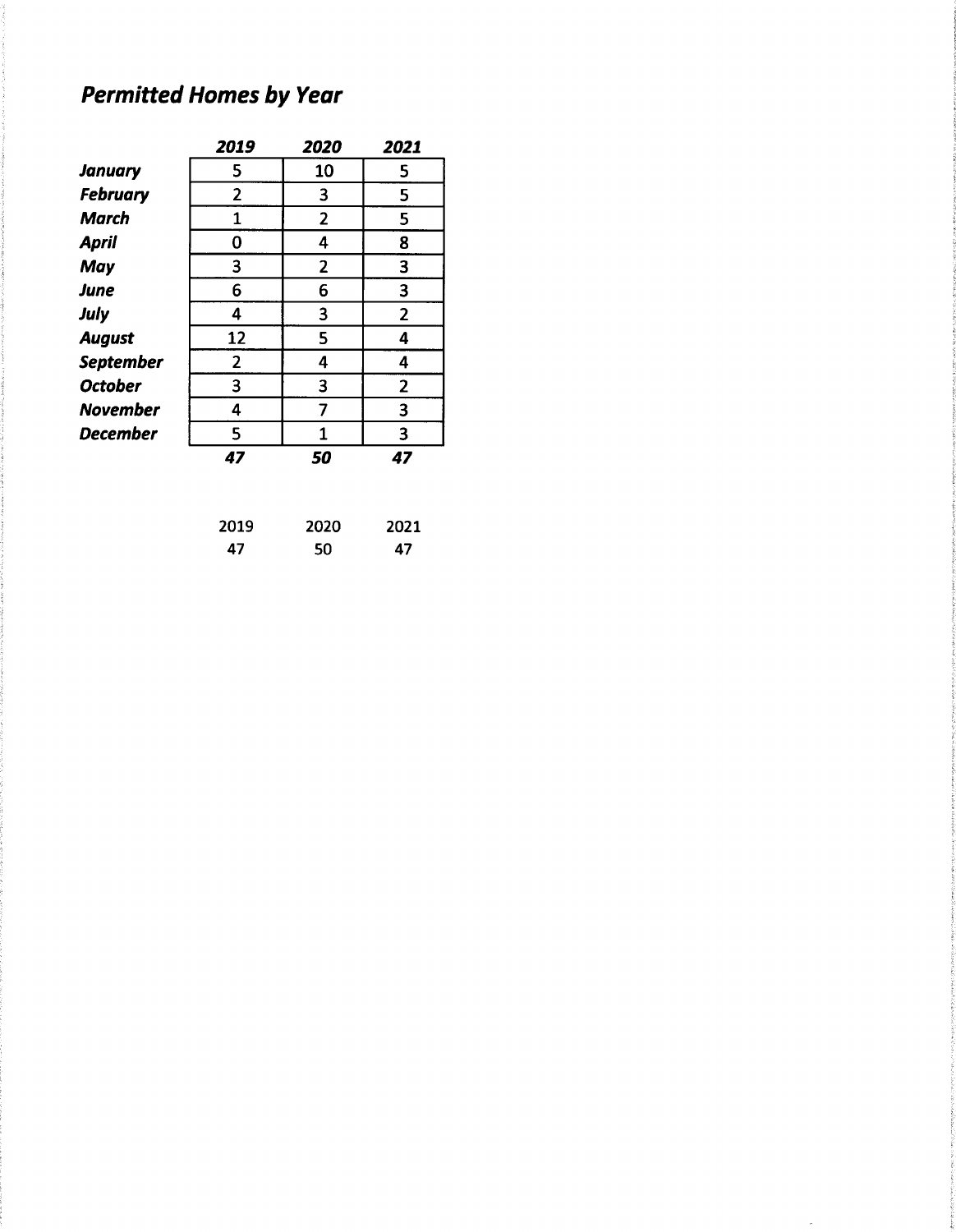# **Approved Preliminary Plats**

| Subdivision                 | # of Lots | <b>Location</b>                                  | <b>Zoned</b>         |
|-----------------------------|-----------|--------------------------------------------------|----------------------|
| <b>Westfall</b>             | 184       | <b>NE 10th &amp; Hiwassee (Southeast corner)</b> | RS with PUD 6,000 sf |
| <b>Henney Ridge</b>         | 86        | Henney Road (north of Walmart)                   | RS with PUD 6,000 sf |
| The Reserve                 | 37        | North Hiwassee (1/4 mile north of NE 23rd)       | RS                   |
| <b>Brookside (duplexes)</b> | 6         | Maupin & Tye Brumley                             | <b>RS</b>            |
| <b>Purple Mist</b>          | 8         | South Choctaw Road (1/4 mile south of SE 15th)   | <b>RS</b>            |
| <b>Choctaw Pointe</b>       | 116       | NE 10th (1/2 mile east of North Choctaw Road)    | <b>RS</b>            |
| Canyon Oaks(under review)   | 36        | McDonald Road (1/2 mile north of NE 36th)        | <b>RS</b>            |
| <b>Choctaw East</b>         | 186       | North Choctaw Road (1/2 mile north of E Reno)    | RS                   |
| <b>Fotal:</b>               | 659       |                                                  |                      |

| <b>Zonings Approved</b>      |           |                                      |                        |  |  |
|------------------------------|-----------|--------------------------------------|------------------------|--|--|
| Subdivision                  | # of Lots | Location                             | <b>Zoned</b>           |  |  |
| <b>Fox Pointe Apartments</b> | 526       | SE 15th/Anderson                     | CG, Specific use appt. |  |  |
| R and R                      | 240       | North Choctaw Road (south of VoTech) | R 7,500                |  |  |
| Total:l                      | 766       |                                      |                        |  |  |

**Total: 1425** 

**CG** = General Commercial

RS = Residential 10,000 sf

R 7,500 = Residential 7,500 sf

**PUD = Planned Unit Development District**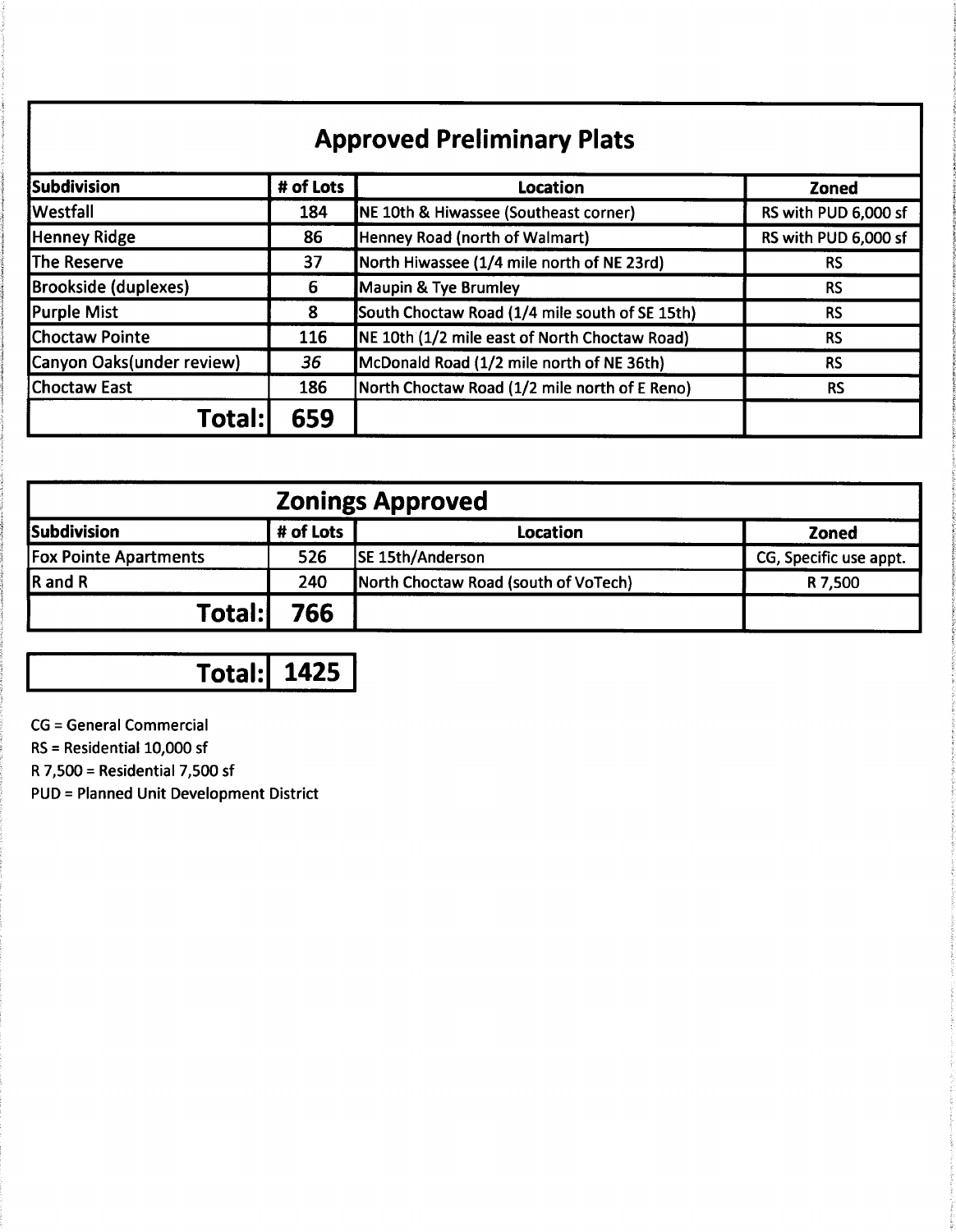



2500 N Choctaw Rd . PO Box 567 . Choctaw, OK 73020 . Phone 405.390.8198 . Fax 405.390.3332

January 26th, 2021

Air Force Association, Gerrity Chapter c/o Walter Kula 1205 S Air Depot Blvd #215 Midwest City, Oklahoma 73110

 $RE:$ Veterans Memorial on Bypass Street in Choctaw, Oklahoma

Dear Mr. Kula,

This letter is inform you that CEDA (Choctaw Economic Development Authority) does not have any administrative rights to the Veterans Memorial located on Bypass Street in Choctaw Oklahoma.

Respectfully,

**Choctaw Economic Development Authority** 

Dale Boyer

Trey Kolar III

Alex Lancaster

David Reid

Luke Martin

Matt DeToy

**Trent Smith** 

Cody Brewer

**Clint Fernandez**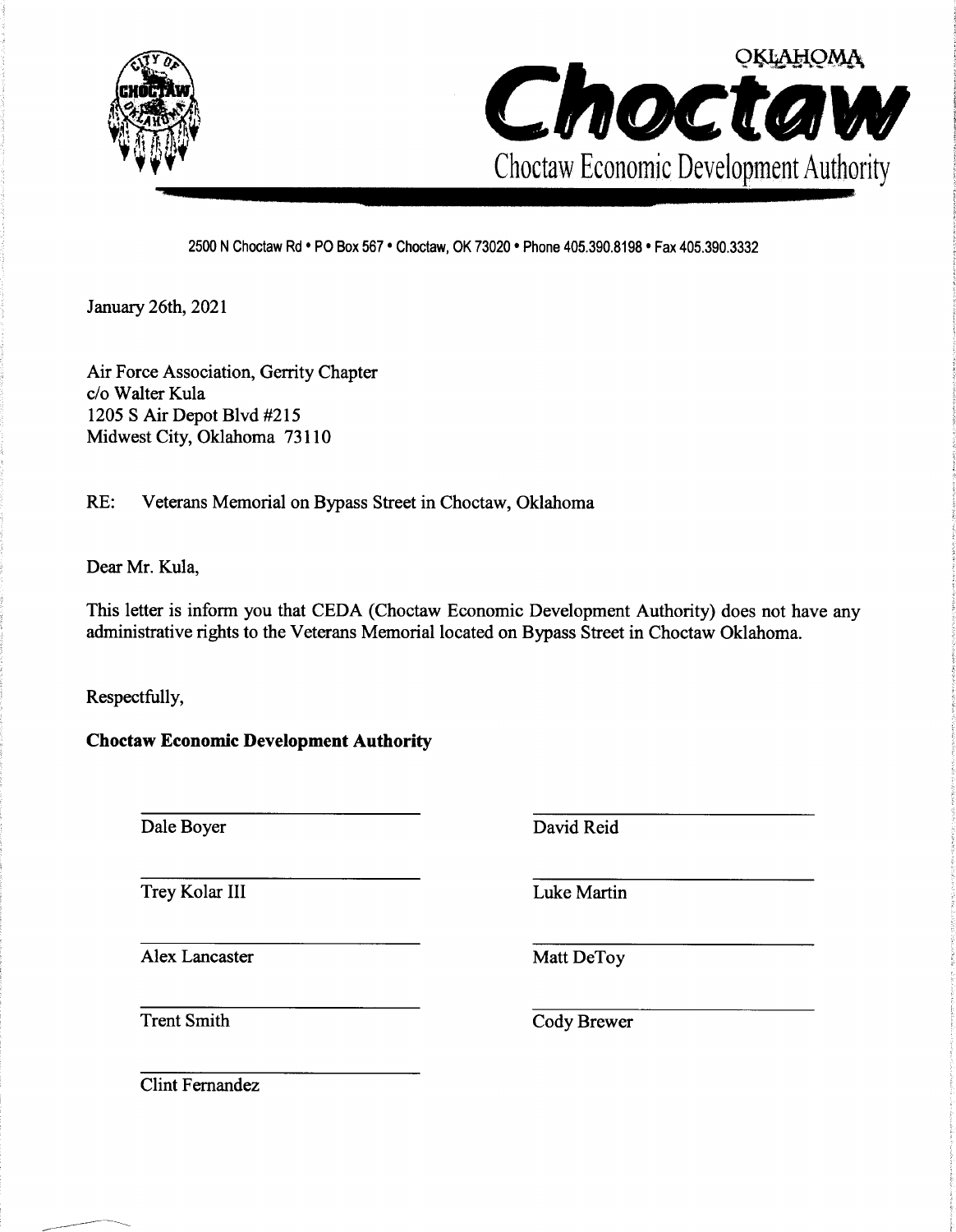#### **Choctaw Economic Development Authority**

#### **CEDA Committee**

Dale Boyer **Cody Brewer** Matt DeToy **Clint Fernandez Trey Kolar** Alex Lancaster - Treasurer Luke Martin - Co-Chair David Reid **Trent Smith - Chair** 

#### **Quality of Life - Sub Committee**

**Alex Lancaster** 

Matt DeToy

**Luke Martin** 

**Clint Fernandez** 

**David Reid** 

#### **Sales Tax Revenue - Sub Committee**

**Trent Smith** 

**Trey Kolar** 

Dale Boyer

**Cody Brewer**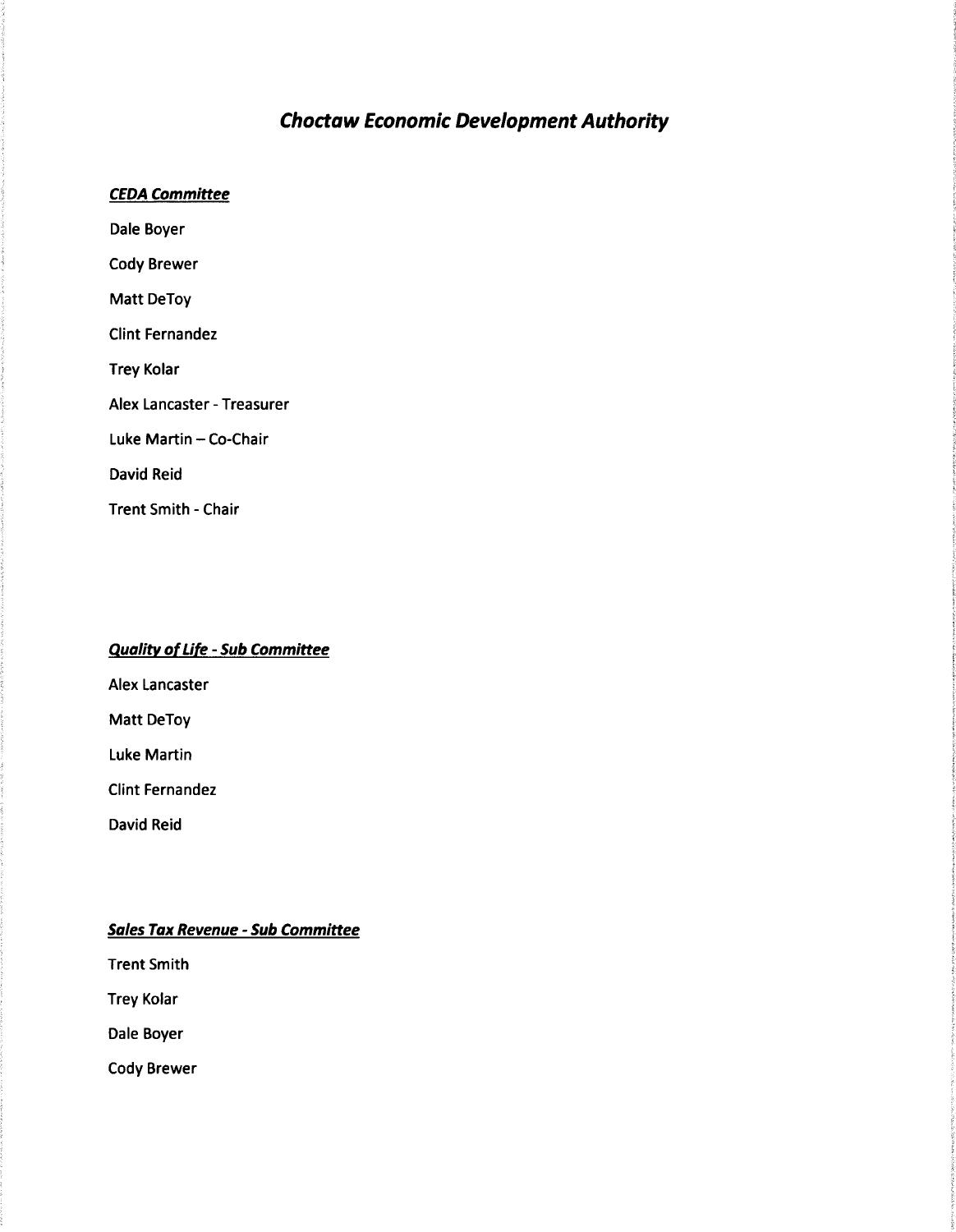# City of Choctaw Special Choctaw Economic Development Authority Meeting December 15, 2021 @ 4:30pm Choctaw City Hall, 2500 N. Choctaw Rd. Choctaw, Oklahoma 73020

### MINUTES

- 1. Call to Order Trent Smith  $\omega$  4:30 p.m.
- 2. Roll Call:

| $\overline{5}$ | <b>Present:</b> | David Reid; Dale Boyer; Trent Smith; Luke Martin;<br><b>Trey Kolar III</b>               |
|----------------|-----------------|------------------------------------------------------------------------------------------|
| $\mathbf{2}$   | Absent:         | <b>Matt DeToy; Alex Lancaster</b>                                                        |
|                | Staff:          | <b>Cary Simonds, Economic Development Director</b><br><b>Amanda Williams, City Clerk</b> |

- 3. Business Agenda: The following items are hereby designated for discussion and consideration which requires individual action.
	- 3.1 Economic Development Update.

### Economic Development Director Simonds reported the following:

- Sales & Use  $Tax Sales Tax$  is up 5.7% from last year and Use  $\bullet$ Tax is up 8.2% from last year. As the group goes into the annual workshop meeting this will help determine target areas on where we want growth to be.
- Domino Choctaw Progress is being made at the site at NE  $\bullet$ 23rd Street and Hiwassee, Domino Choctaw. Target open date is still June 2022.
- Rader Development Rader's 526 unit development will go to  $\bullet$ the Board of Adjustments on December 27 for a variance to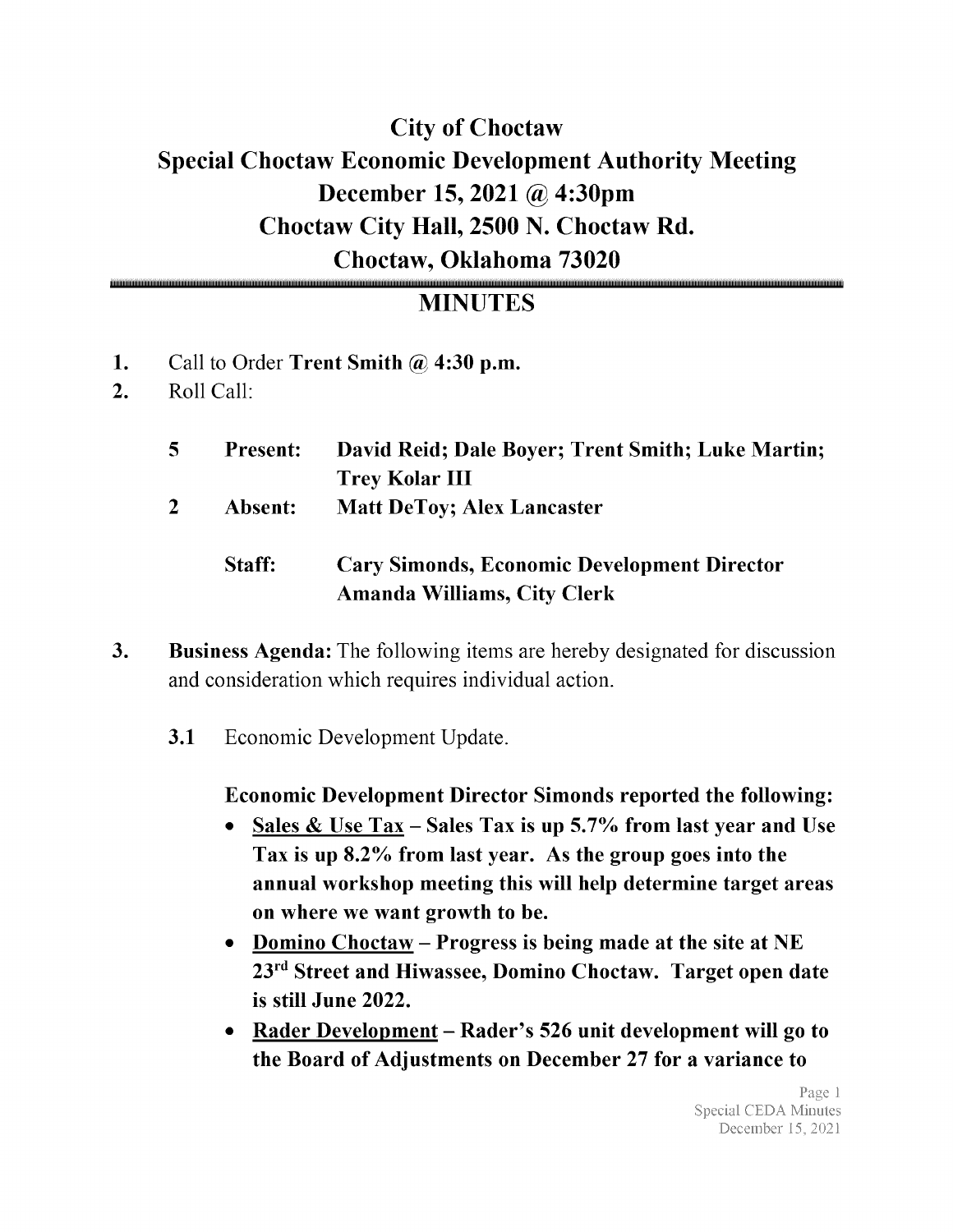the area and height regulations related to the property setbacks and observation tower.

- Markets There has been interest in purchase of the Fire Department building. Trent Smith noted the City should be looking at placing something sales tax generating in the Fire Department location. Connectivity of the road between The Markets and The Plaza is essential as well.
- 3.2 Quality of Life and Sales Tax Revenue Subcommittee Update.

The Quality of Life Subcommittee is focusing on infrastructure and looking at the best way forward in generating sales tax.

3.3 Update on management of Veterans Memorial.

Economic Development Director, Cary Simonds, reported Walt Kula, Air Force Association, Gerrity Chapter, Midwest City, has approached the City with interest in managing the Veterans Memorial. A letter from the CEDA Board providing that CEDA does not have any administrative rights to the Veterans Memorial has been requested as part of the transition.

MOTION by Luke Martin SECOND by Dale Boyer to approve the submission of <sup>a</sup> letter to the Air Force Association, Gerrity Chapter, Midwest City.

### MOTION CARRIED:

- 5 Ayes: Reid, Boyer, Smith, Martin, Kolar
- 0 Nays: None
- <sup>2</sup> Absent: DeToy, Lancaster
- **3.4** CEDA Board Application Status.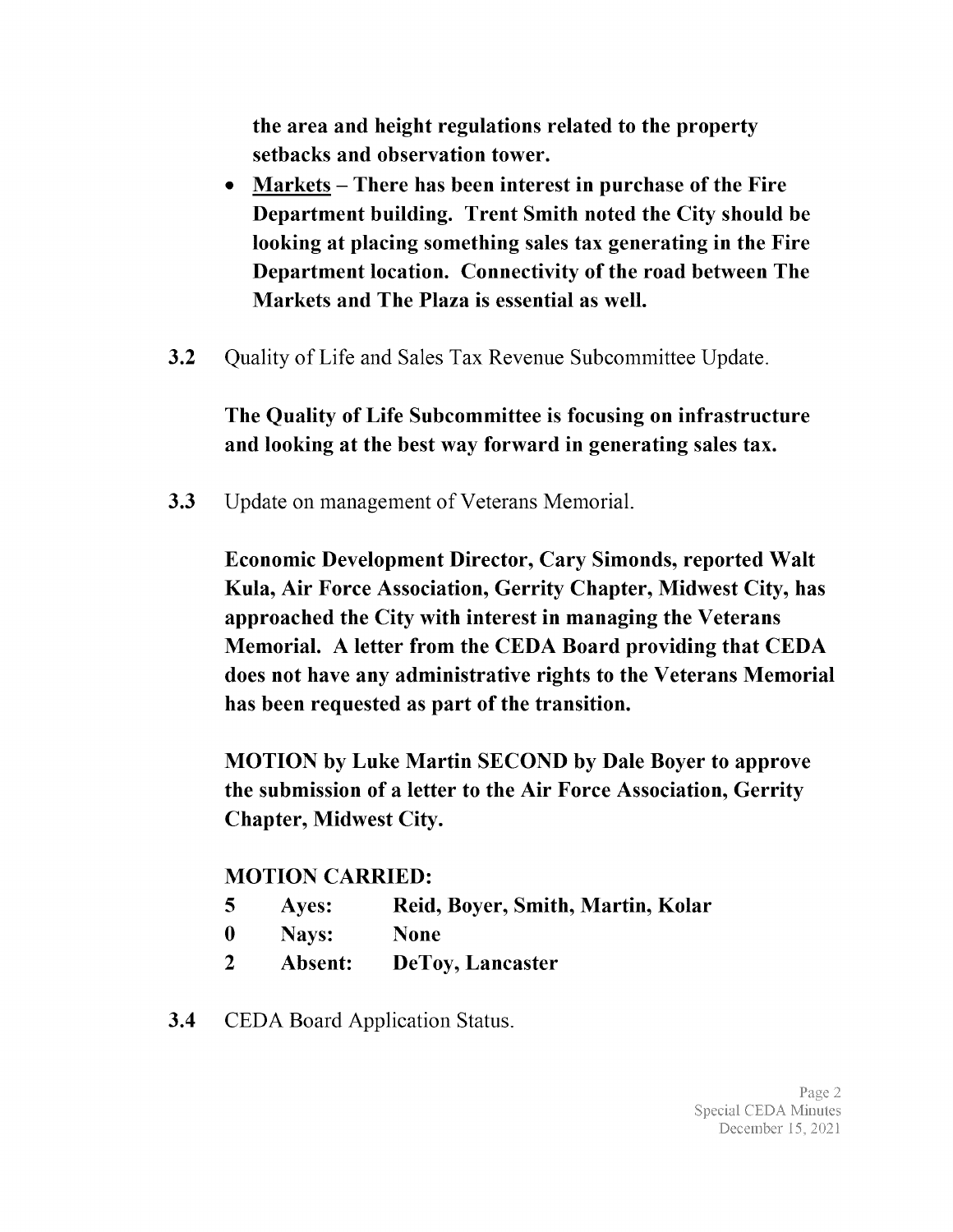MOTION by Dale Boyer SECOND by Trey Kolar III to appoint Cody Brewer to the CEDA Board.

#### MOTION CARRIED:

- 5 Ayes: Reid, Boyer, Smith, Martin, Kolar
- 0 Nays: None
- <sup>2</sup> Absent: DeToy, Lancaster

MOTION by David Reid SECOND by Trey Kolar III to appoint Clint Fernandez to the CEDA Board.

#### MOTION CARRIED:

- 5 Ayes: Reid, Boyer, Smith, Martin, Kolar
- 0 Nays: None
- <sup>2</sup> Absent: DeToy, Lancaster
- 4. Consent Agenda: The following items are hereby designated for routine approval, acceptance or acknowledgment by one motion, subject to any conditions included therein. If any item does not meet with the approval of all members, that item will be heard in regular order.
	- 4.1 Regular Minutes for October 27, 2021.
	- 4.2 Financial Report for the month of October 2021.
	- 4.2 Financial Report for the month of November 2021.

MOTION by Trey Kolar III SECOND by Luke Martin to approve the consent agenda with the removal of Item 4.2. Financial Report for the month of November 2021 will be presented at the next regular meeting scheduled for January 26, 2022.

#### MOTION CARRIED:

5 Ayes: Reid, Boyer, Smith, Martin, Kolar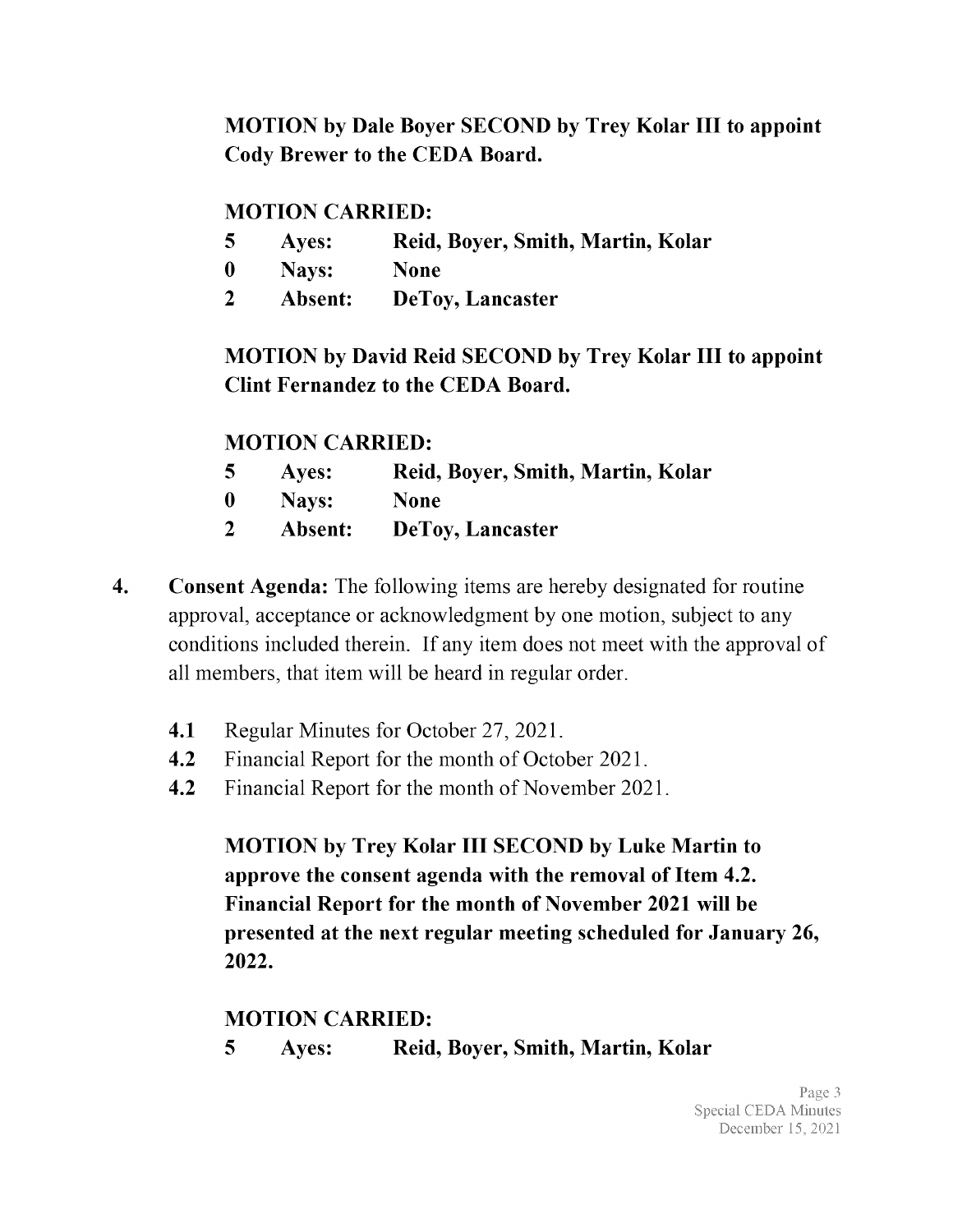| $\bf{0}$ | Nays:   | <b>None</b>             |
|----------|---------|-------------------------|
|          | Absent: | <b>DeToy, Lancaster</b> |

5. Trustee Remarks: This item is listed to provide an opportunity for the trustees and/or staff to make comments and/or request specific agenda items. No action will be taken.

None.

6. Adjournment:

MOTION by Trey Kolar III SECOND by Dale Boyer to adjourn the meeting.

### MOTION CARRIED:

- 5 Ayes: Reid, Boyer, Smith, Martin, Kolar
- 0 Nays: None
- <sup>2</sup> Absent: DeToy, Lancaster

Called @ 5:16 p.m.

### CHOCTAW ECONOMIC DEVELOPMENT AUTHORITY

ATTEST:

Trent Smith, Chairman

Amanda Williams, City Clerk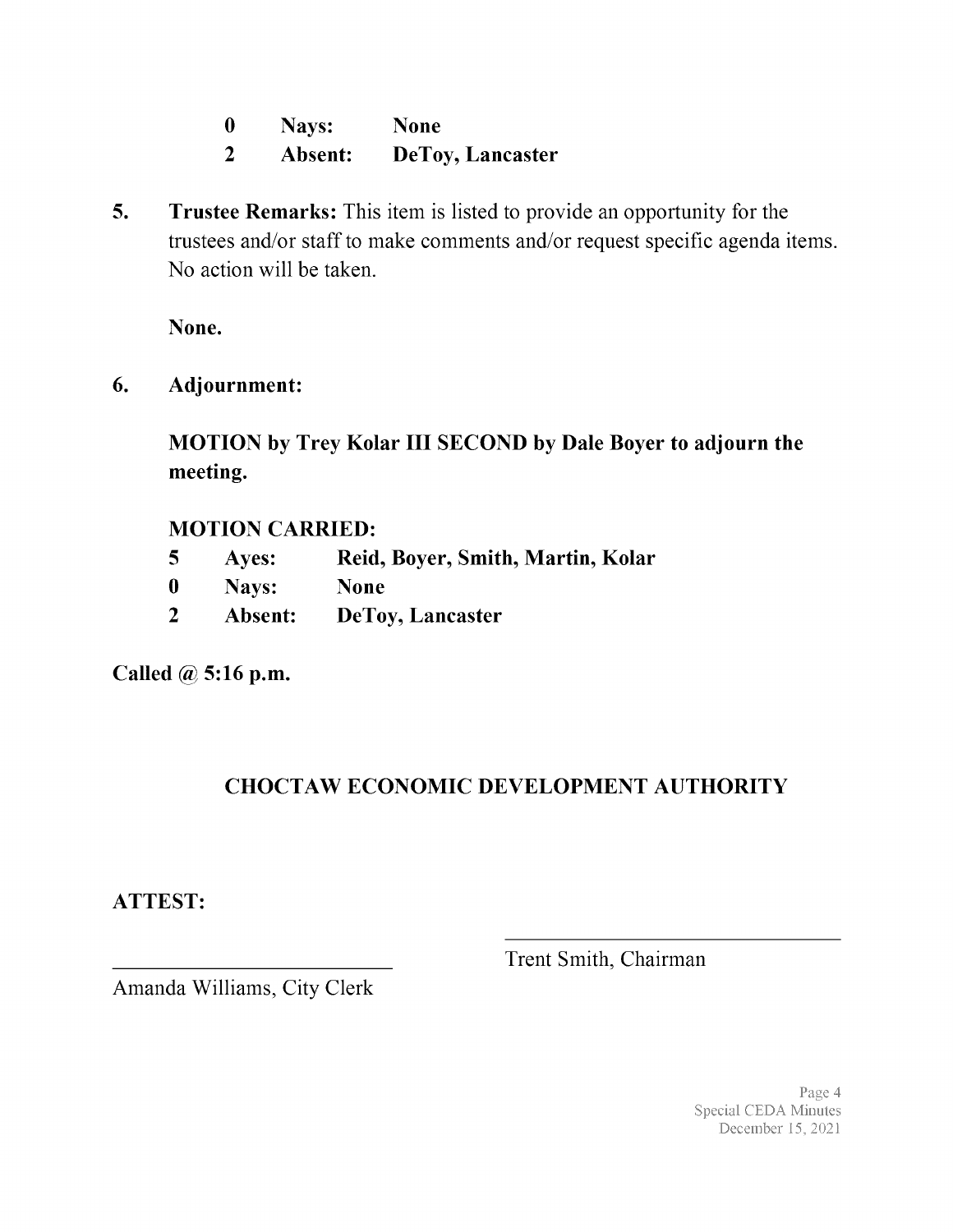

Choctaw, OK

# **Trial Balance**

### **Account Summary**

Date Range: 11/01/2021 - 11/30/2021

|                              |                                |                          | Period              | Period               |                   |                       |
|------------------------------|--------------------------------|--------------------------|---------------------|----------------------|-------------------|-----------------------|
| <b>Account</b>               | Name                           | <b>Beginning Balance</b> | <b>Total Debits</b> | <b>Total Credits</b> | <b>Net Change</b> | <b>Ending Balance</b> |
| Fund: 81 - ECONOMIC DEV AUDI |                                |                          |                     |                      |                   |                       |
| 81-000-111000                | <b>CASH IN BANK</b>            | 77,156.37                | 9.19                | 0.00                 | 9.19              | 77,165.56             |
| 81-000-111500                | CASH IN BANK-CD INVESTMENT     | 190.00                   | 0.00                | 0.00                 | 0.00              | 190.00                |
| 81-000-220000                | <b>ACCOUNTS PAYABLE</b>        | 0.00                     | 0.00                | 0.00                 | 0.00              | 0.00                  |
| 81-000-310000                | <b>NET REVENUE</b>             | $-24.67$                 | 0.00                | 0.00                 | 0.00              | $-24.67$              |
| 81-000-312000                | <b>RETAINED EARNINGS</b>       | 0.00                     | 0.00                | 0.00                 | 0.00              | 0.00                  |
| 81-000-312100                | NET REVENUE THIS PERIOD        | 0.00                     | 0.00                | 0.00                 | 0.00              | 0.00                  |
| 81-000-380000                | <b>FUND BALANCE</b>            | $-77,274.87$             | 0.00                | 0.00                 | 0.00              | $-77,274.87$          |
| 81-811-520100                | <b>INTEREST</b>                | $-46.83$                 | 0.00                | 9.19                 | $-9.19$           | $-56.02$              |
| 81-811-550001                | <b>LAND SALES</b>              | 0.00                     | 0.00                | 0.00                 | 0.00              | 0.00                  |
| 81-811-550002                | <b>MISCELLANEOUS</b>           | 0.00                     | 0.00                | 0.00                 | 0.00              | 0.00                  |
| 81-811-590000                | <b>FUND BALANCE CARRYOVER</b>  | 0.00                     | 0.00                | 0.00                 | 0.00              | 0.00                  |
| 81-811-620500                | <b>MISCELLANEOUS SUPPLIES</b>  | 0.00                     | 0.00                | 0.00                 | 0.00              | 0.00                  |
| 81-811-630500                | <b>MISCELLANEOUS</b>           | 0.00                     | 0.00                | 0.00                 | 0.00              | 0.00                  |
| 81-811-633000                | PROFESSIONAL FEES              | 0.00                     | 0.00                | 0.00                 | 0.00              | 0.00                  |
| 81-811-633500                | POSTAGE & METER SERVICE        | 0.00                     | 0.00                | 0.00                 | 0.00              | 0.00                  |
| 81-811-634500                | <b>CONTRACTUAL SERVICES</b>    | 0.00                     | 0.00                | 0.00                 | 0.00              | 0.00                  |
| 81-811-635500                | REPAIRS & MAINTENANCE-CONTRACT | 0.00                     | 0.00                | 0.00                 | 0.00              | 0.00                  |
| 81-811-640500                | <b>EQUIPMENT</b>               | 0.00                     | 0.00                | 0.00                 | 0.00              | 0.00                  |
| 81-811-641000                | <b>LAND &amp; BUILDING</b>     | 0.00                     | 0.00                | 0.00                 | 0.00              | 0.00                  |
| 81-811-643000                | <b>OTHER IMPROVEMENTS</b>      | 0.00                     | 0.00                | 0.00                 | 0.00              | 0.00                  |
| 81-811-643200                | <b>SPECIAL PROJECTS</b>        | 0.00                     | 0.00                | 0.00                 | 0.00              | 0.00                  |
| 81-811-650400                | <b>DEBT SERVICE:FNB</b>        | 0.00                     | 0.00                | 0.00                 | 0.00              | 0.00                  |
| 81-811-650500                | <b>DEBT SERVICE-INTEREST</b>   | 0.00                     | 0.00                | 0.00                 | 0.00              | 0.00                  |
| 81-811-651000                | <b>DEBT SERVICE: PRINCIPAL</b> | 0.00                     | 0.00                | 0.00                 | 0.00              | 0.00                  |
| 81-811-651100                | <b>BANK ONE MORTGAGE PMTS</b>  | 0.00                     | 0.00                | 0.00                 | 0.00              | 0.00                  |
| 81-811-651200                | OIFA MORTGAGE PMTS             | 0.00                     | 0.00                | 0.00                 | 0.00              | 0.00                  |
| 81-811-664041                | <b>TRANSFER:RISK MGMNT</b>     | 0.00                     | 0.00                | 0.00                 | 0.00              | 0.00                  |
| 81-811-668100                | TRANSFER TO VET MEMORIAL       | 0.00                     | 0.00                | 0.00                 | 0.00              | 0.00                  |
| 81-811-669100                | TRANSFER: PARKS & RECREATION   | 0.00                     | 0.00                | 0.00                 | 0.00              | 0.00                  |
| 81-811-669200                | TRANSFER: SIREN FUND           | 0.00                     | 0.00                | 0.00                 | 0.00              | 0.00                  |
| 81-811-669800                | TRANSFER: CHOCTAW TOURISM FUN  | 0.00                     | 0.00                | 0.00                 | 0.00              | 0.00                  |
|                              | <b>Fund 81 Total:</b>          | 0.00                     | 9.19                | 9.19                 | 0.00              | 0.00                  |
|                              | <b>Report Total:</b>           | 0.00                     | 9.19                | 9.19                 | 0.00              | 0.00                  |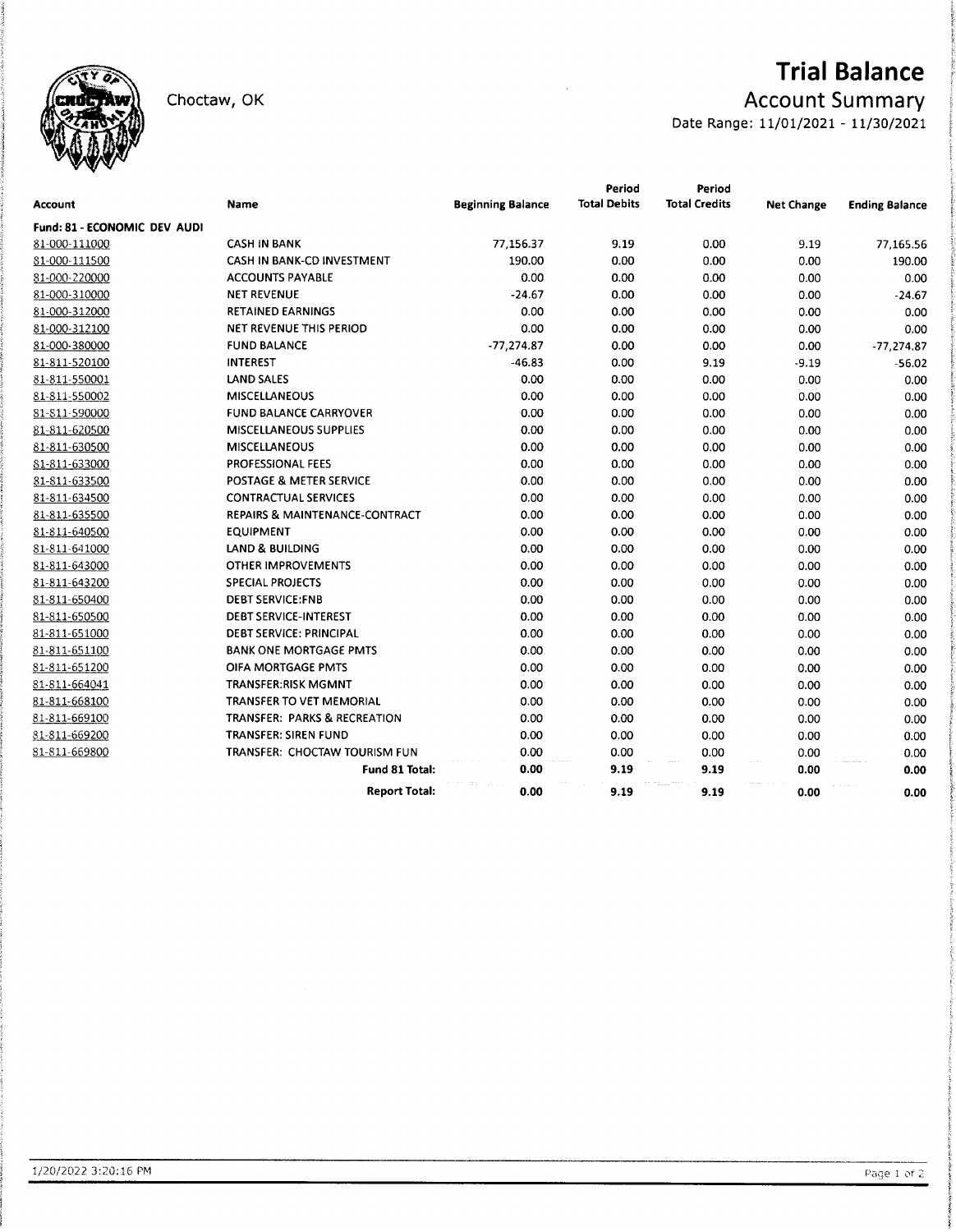**Income Statement** 

### **Account Summary**

For Fiscal: 2021-2022 Period Ending: 11/30/2021



Choctaw, OK

|                              |                                                 |                                 | Original<br><b>Total Budget</b> | Current<br><b>Total Budget</b> | <b>MTD Activity</b> | <b>YTD Activity</b> | <b>Budget</b><br>Remaining |
|------------------------------|-------------------------------------------------|---------------------------------|---------------------------------|--------------------------------|---------------------|---------------------|----------------------------|
| Fund: 81 - ECONOMIC DEV AUDI |                                                 |                                 |                                 |                                |                     |                     |                            |
| Revenue                      |                                                 |                                 |                                 |                                |                     |                     |                            |
| 81-811-520100                | <b>INTEREST</b>                                 |                                 | 0.00                            | 0.00                           | 9.19                | 56.02               | $-56.02$                   |
|                              |                                                 | <b>Revenue Total:</b>           | 0.00                            | 0.00                           | 9.19                | 56.02               | $-56.02$                   |
| <b>Expense</b>               |                                                 |                                 |                                 |                                |                     |                     |                            |
| 81-811-630500                | <b>MISCELLANEOUS</b>                            |                                 | 0.00                            | 3.200.00                       | 0.00                | 0.00                | 3.200.00                   |
|                              |                                                 | <b>Expense Total:</b>           | 0.00                            | 3.200.00                       | 0.00                | 0.00                | 3,200.00                   |
|                              | Fund: 81 - ECONOMIC DEV AUDI Surplus (Deficit): |                                 | 0.00                            | $-3.200.00$                    | 9.19                | 56.02               |                            |
|                              |                                                 | <b>Total Surplus (Deficit):</b> | 0.00                            | $-3.200.00$                    | 9.19                | 56.02               |                            |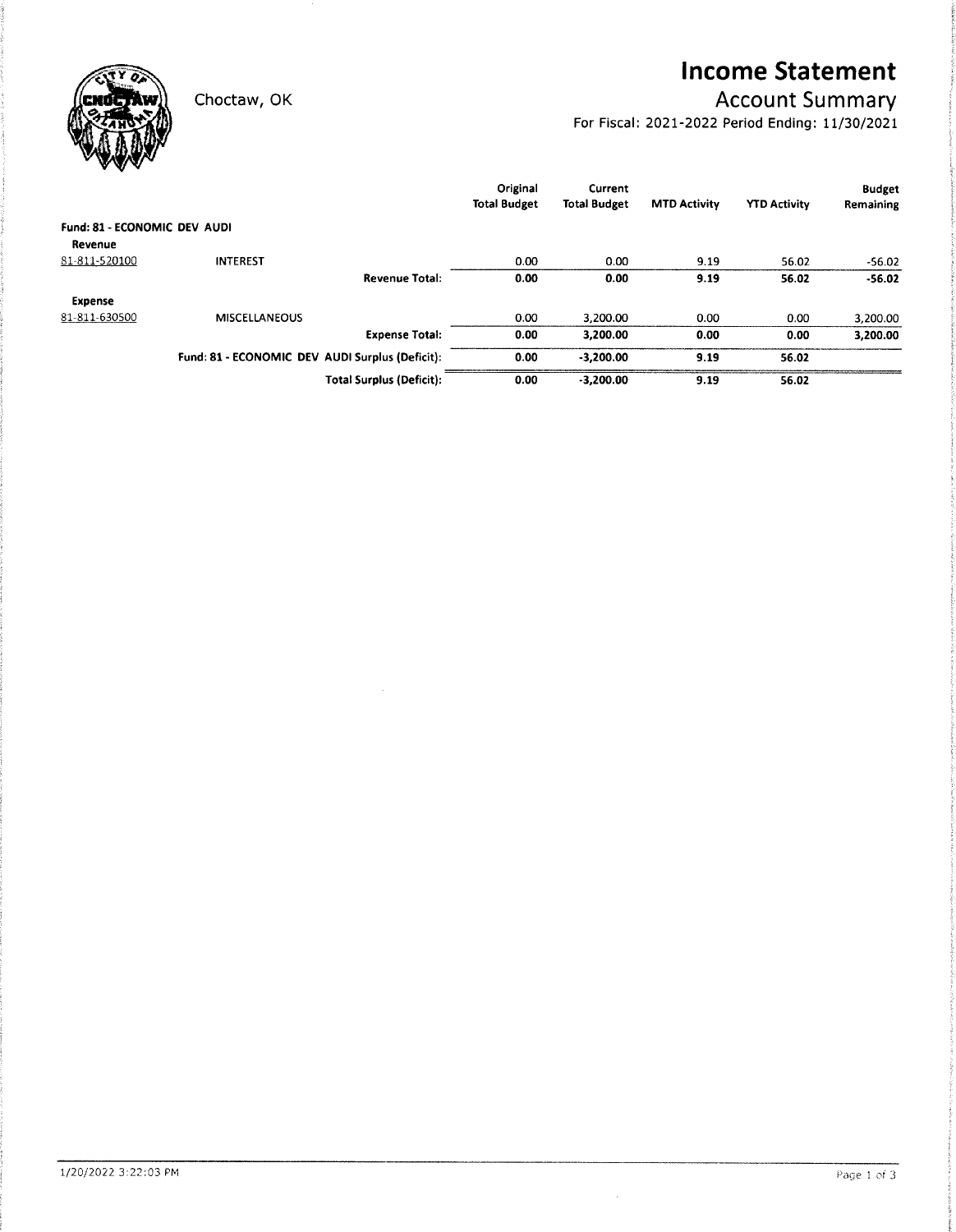

# **Trial Balance**

**Account Summary** 

Date Range: 12/01/2021 - 12/31/2021

| Account                             | <b>Name</b>                             | <b>Beginning Balance</b> | Period<br><b>Total Debits</b> | Period<br><b>Total Credits</b> | <b>Net Change</b> | <b>Ending Balance</b> |
|-------------------------------------|-----------------------------------------|--------------------------|-------------------------------|--------------------------------|-------------------|-----------------------|
| <b>Fund: 81 - ECONOMIC DEV AUDI</b> |                                         |                          |                               |                                |                   |                       |
| 81-000-111000                       | <b>CASH IN BANK</b>                     | 77,165.56                | 0.00                          | 0.00                           | 0.00              | 77,165.56             |
| 81-000-111500                       | CASH IN BANK-CD INVESTMENT              | 190.00                   | 0.00                          | 0.00                           | 0.00              | 190.00                |
| 81-000-220000                       | <b>ACCOUNTS PAYABLE</b>                 | 0.00                     | 0.00                          | 0.00                           | 0.00              | 0.00                  |
| 81-000-310000                       | <b>NET REVENUE</b>                      | $-24.67$                 | 0.00                          | 0.00                           | 0.00              | $-24.67$              |
| 81-000-312000                       | <b>RETAINED EARNINGS</b>                | 0.00                     | 0.00                          | 0.00                           | 0.00              | 0.00                  |
| 81-000-312100                       | NET REVENUE THIS PERIOD                 | 0.00                     | 0.00                          | 0.00                           | 0.00              | 0.00                  |
| 81-000-380000                       | <b>FUND BALANCE</b>                     | $-77,274.87$             | 0.00                          | 0.00                           | 0.00              | $-77,274.87$          |
| 81-811-520100                       | <b>INTEREST</b>                         | $-56.02$                 | 0.00                          | 0.00                           | 0.00              | $-56.02$              |
| 81-811-550001                       | LAND SALES                              | 0.00                     | 0.00                          | 0.00                           | 0.00              | 0.00                  |
| 81-811-550002                       | <b>MISCELLANEOUS</b>                    | 0.00                     | 0.00                          | 0.00                           | 0.00              | 0.00                  |
| 81-811-590000                       | <b>FUND BALANCE CARRYOVER</b>           | 0.00                     | 0.00                          | 0.00                           | 0.00              | 0.00                  |
| 81-811-620500                       | MISCELLANEOUS SUPPLIES                  | 0.00                     | 0.00                          | 0.00                           | 0.00              | 0.00                  |
| 81-811-630500                       | <b>MISCELLANEOUS</b>                    | 0.00                     | 0.00                          | 0.00                           | 0.00              | 0.00                  |
| 81-811-633000                       | PROFESSIONAL FEES                       | 0.00                     | 0.00                          | 0.00                           | 0.00              | 0.00                  |
| 81-811-633500                       | POSTAGE & METER SERVICE                 | 0.00                     | 0.00                          | 0.00                           | 0.00              | 0.00                  |
| 81-811-634500                       | <b>CONTRACTUAL SERVICES</b>             | 0.00                     | 0.00                          | 0.00                           | 0.00              | 0.00                  |
| 81-811-635500                       | REPAIRS & MAINTENANCE-CONTRACT          | 0.00                     | 0.00                          | 0.00                           | 0.00              | 0.00                  |
| 81-811-640500                       | <b>EQUIPMENT</b>                        | 0.00                     | 0.00                          | 0.00                           | 0.00              | 0.00                  |
| 81-811-641000                       | LAND & BUILDING                         | 0.00                     | 0.00                          | 0.00                           | 0.00              | 0.00                  |
| 81-811-643000                       | OTHER IMPROVEMENTS                      | 0.00                     | 0.00                          | 0.00                           | 0.00              | 0.00                  |
| 81-811-643200                       | <b>SPECIAL PROJECTS</b>                 | 0.00                     | 0.00                          | 0.00                           | 0.00              | 0.00                  |
| 81-811-650400                       | <b>DEBT SERVICE:FNB</b>                 | 0.00                     | 0.00                          | 0.00                           | 0.00              | 0.00                  |
| 81-811-650500                       | <b>DEBT SERVICE-INTEREST</b>            | 0.00                     | 0.00                          | 0.00                           | 0.00              | 0.00                  |
| 81-811-651000                       | <b>DEBT SERVICE: PRINCIPAL</b>          | 0.00                     | 0.00                          | 0.00                           | 0.00              | 0.00                  |
| 81-811-651100                       | <b>BANK ONE MORTGAGE PMTS</b>           | 0.00                     | 0.00                          | 0.00                           | 0.00              | 0.00                  |
| 81-811-651200                       | OIFA MORTGAGE PMTS                      | 0.00                     | 0.00                          | 0.00                           | 0.00              | 0.00                  |
| 81-811-664041                       | <b>TRANSFER:RISK MGMNT</b>              | 0.00                     | 0.00                          | 0.00                           | 0.00              | 0.00                  |
| 81-811-668100                       | TRANSFER TO VET MEMORIAL                | 0.00                     | 0.00                          | 0.00                           | 0.00              | 0.00                  |
| 81-811-669100                       | <b>TRANSFER: PARKS &amp; RECREATION</b> | 0.00                     | 0.00                          | 0.00                           | 0.00              | 0.00                  |
| 81-811-669200                       | TRANSFER: SIREN FUND                    | 0.00                     | 0.00                          | 0.00                           | 0.00              | 0.00                  |
| 81-811-669800                       | TRANSFER: CHOCTAW TOURISM FUN           | 0.00                     | 0.00                          | 0.00                           | 0.00              | 0.00                  |
|                                     | Fund 81 Total:                          | 0.00                     | 0.00                          | 0.00                           | 0.00              | 0.00                  |
|                                     | <b>Report Total:</b>                    | 0.00                     | 0.00                          | 0.00                           | 0.00              | 0.00                  |